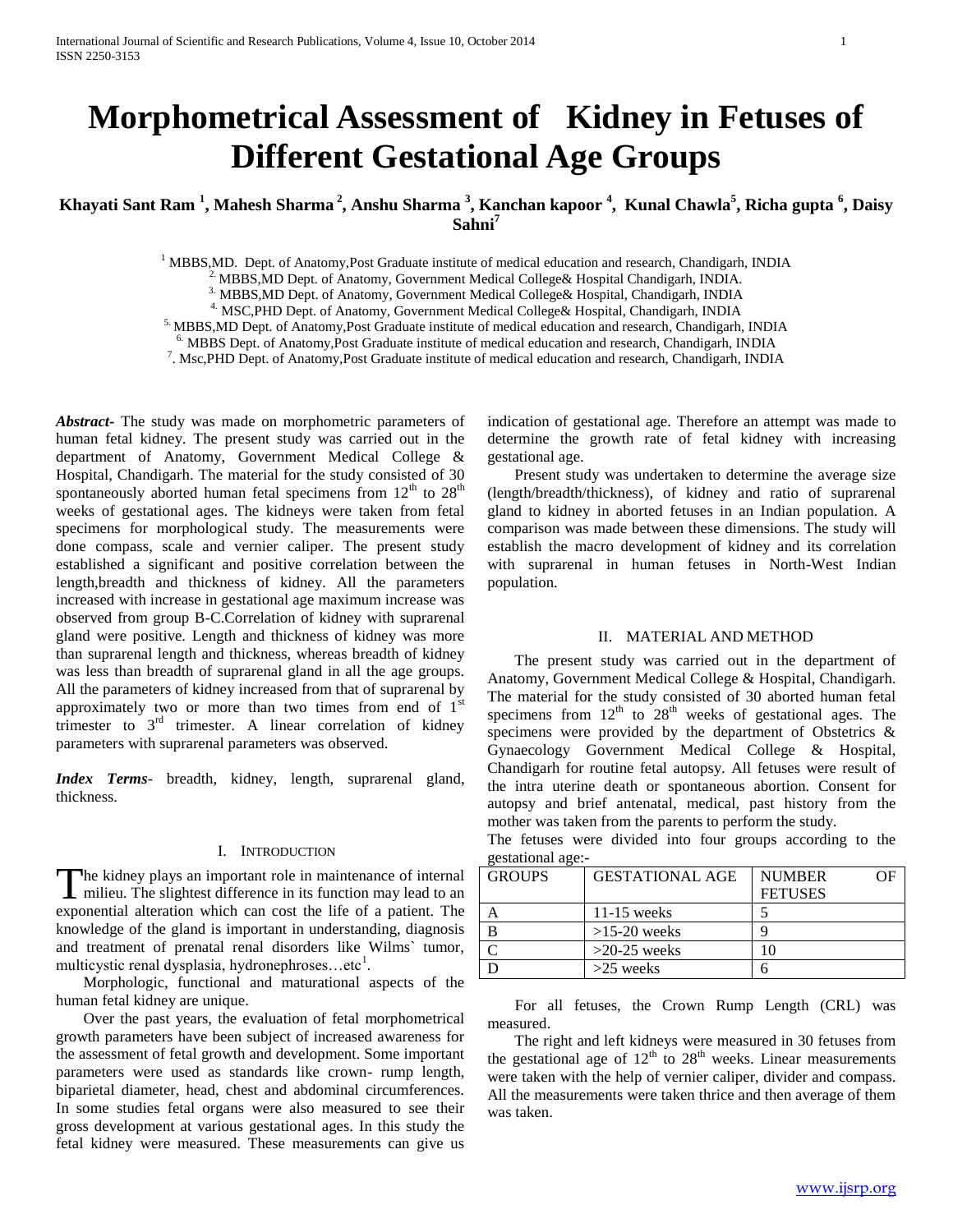The following morphological measurements were taken on kidney: (Fig: 1)

- 1) Length (l): The length was measured from the superior pole to inferior pole.
- 2) Breadth (b): The breadth was measured as the widest distance at the hilum.
- 3) Thickness (t): The thickness was measured at the region of maximum anterior and posterior diameter

 Means of various measurements of fetal kidney, for each group were taken. A graph was plotted with gestational age on x axis and measurements of length, breadth and thickness in millimeters on y axis.

 **Statistic evaluation-** Statistical analysis was carried out using Statistical Package for Social Sciences (SPSSInc; Chicago, IL, version 15.0 for windows).All quantitative variables were estimated using measures of central location (mean, median) and measures of dispersion (standard error and standard deviation) and the data were presented in form of figures and tables. Correlation of each parameter with crown rump length was calculated using Pearson's correlation coefficient. Mann-Whitney U test was used to note sexual dimorphism. P value of <0.05 was considered significant.

## III. OBSERVATIONS AND RESULT

 The following measurements were taken respectively for kidney:-

 *LENGTH-* There was a constant and linear increase in the length of right and left kidney from >15 week to >30 weeks of gestation. The total increase in right kidney length in group D was 2.47 times than that observed in group A. The total increase in left kidney length in group D was 2.38 times than that observed in group A. It was observed that rate of increase in length of kidney was more on right side.

 The line graph plotted between the mean length of kidney showed a sharp increase in length seen in group B-C. The line graph plotted overlapped on each other in group C-D, due to there similar growth pattern (Fig 2).

 *BREADTH*- The total increase in right kidney breadth in group D was 2.63 times than that observed in group A whereas left kidney breadth in group D was 2.72 times than that observed in group A. However, the breadth of kidney was more on left side.

 The line graph plotted between the mean breadth of kidney showed a sharp increase in breadth seen in group B-C. The line graph overlapped on each other in group C-D and B-C (Fig 3).

 *THICKNESS*- There was a constant increase in the thickness of right kidney. However the increase was not uniform in various gestational age groups. The total increase in right kidney thickness in group D was 2.80 times than that observed in group A whereas in left kidney thickness in group D was 2.72 times than that observed in group A. It was observed that rate of increase in thickness of kidney was more on right side.

 As plotted in the line graph there is parallel increase of thickness in group A-B. There is growth spurt seen in group B-C. (Fig 4).

 From the above observations it is obvious that the growth of kidney was seen to be proportional to gestational age. Maximum

growth of kidney was observed from group B to C, thereby implying that there is a sudden spurt in the growth in these age groups.

The percentage increase in length of left kidney from  $11<sup>th</sup>$  to  $30<sup>th</sup>$  week of gestation was 57.8% (23.7-9.93/23.7) and was seen to be more than right kidney 59.53%.

 Similarly, the total increase in the breadth of left kidney was 7.5 mm and right kidney was7.04 mm. The percentage increase in left kidney was 63.23% (11.86-4.36/11.86)and was seen to be more than right kidney 59.7% (11.78-4.74/11.78).

 The increase in thickness of left kidney was 7.35 mm and right kidney was 7.78mm. The percentage increase in left kidney was 63.30% (11.61-4.26/11.61)and was seen to be less than right kidney 64.4% (12.08-4.3/12.08).

# IV. DISCUSSION

 Some of previous studies have been done from ultrasound measurements. Only few studies have been conducted by direct measurements of the fetal kidney for the accurate estimation of the gestational age.

Few studies<sup>2-5</sup> are available in the literature regarding dimensions of fetal kidney for comparison with the data of the present study.

 Previous study on morphometry of fetal suprarenal gland was done by the same author so its morphometeric comparison was done with the kidney. It was found out that length of right kidney was increasing at a faster pace than the right suprarenal length whereas the thickness of right kidney was > 2 times than that of right suprarenal gland. Length and thickness of left kidney are < 2 times that of suprarenal gland. Breadth of right and left kidney was less than that of right suprarenal gland in all the age groups. There was a significant linear correlation of length, breadth, thickness of both the glands. Peak growth of both the glands was seen from group B-C.

Damen et  $al^2$  calculated the length of suprarenal gland in relation to length of the kidney. A strong linear correlation between suprarenal and kidney length was found. According to them length of suprarenal gland was on an average 27% of that of kidney and this relation remained constant with increased gestational age or kidney size but no study on correlation of breadth and thickness was found.

Vlajkovic et al<sup>3</sup> found out found out that the period from  $14<sup>th</sup>$ to  $16<sup>th</sup>$  week of intrauterine life was the fastest period of kidney growth during fetal development. In our study peak growth of both the glands was seen from group B-C.

Jovevska et  $al<sup>4</sup>$  measured the length, breadth, thickness and volume of 60 extracted kidney en bloc. The kidneys were analysed both anatomically and echotomographicaly; the authors opined that the parameters of both kidneys have almost the same value and also there is no significant difference between male and female fetuses. According to them the mean length of the left kidney was 2.036 cm and right 2.055cm. The width was 1.038cm and 1.045cm in both left and right kidneys respectively. The volume of both the kidneys were 0.693 and 0.790 respectively. However mean values calculated by the authors from the fetuses of 18-31 weeks with no division in different age groups.

 In our study the length of kidney showed an increase of 9.4 mm from group A to 23.65 mm in group D. The increase in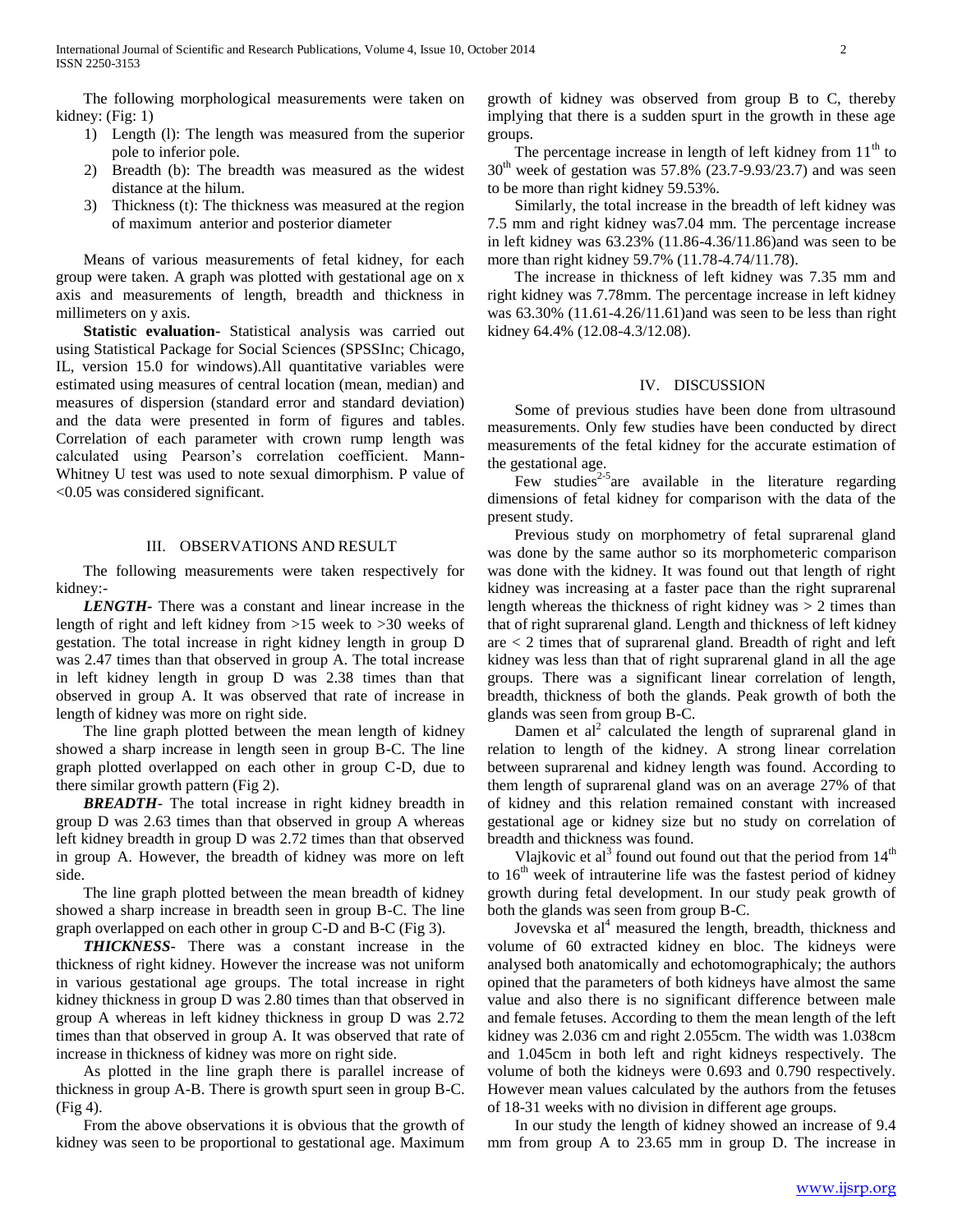length from group B to C was less in our study compared to other studies. All the observed lengths in our study were less compared to other studies. However, sudden increase in length was noticed in group C which is in accordance with other studies, peak growth was observed from group B-C. The breadth of kidney in the present study increased from 4.5 mm in group A to 11.82 mm in group D. Thus an increase of 7.32mm was observed from group A-D. The increase in breadth from group C to D was less (0.66) in the present study when compared to study done by Kansaria et al  $(2.2 \text{mm})^5$ .

 In the present study increase in thickness of 1.79 mm was observed from group C-D. The thickness was less in our study when compared to study done by Kansaria et al. Values in the present study are comparatively lower than the other studies $67,8$ . The difference in values could be because of difference in race, technique& observer's bias cannot be ruled out.

## V. CONCLUSION

 The present study established a significant and positive correlation between the length,breadth and thickness of kidney. All the parameters were correlated to one another.Based on the present study the normal standarad of renal development is set and pathological changes are possible to define.Morphological characteristics of fetal kidney would give a clue to elucidate pathogenesis of abnormal kidney.

# **INSTITUTION RESPONSIBLE FOR RESEARCH SUPPORT AND/OR FINANCIAL SUPPORT**

Government Medical College& Hospital, Chandigarh

#### **REFERENCES**

- [1] TANK KC, SAIYAD SS , PANDYA AM , AKBARI VJ , DANGAR KP (2012). A study of histogenesis of human fetal kidney. Int J Biol Med Res. 2012; 3(1): 1315-1321.
- [2] ELIAS HAMD, STIGTER RH, WESTERS P, VISSER GHA (2004). Growth and size charts of the fetal adrenal gland.2nd ed. Netherlands: Budde Elinkwijk Nieuwegain;40-7.
- [3] JOVEVSKA S, TOFOSKI G (2008). Comparsion Between Ultrasound (US) and Macrodisection Measurements of Human Foetal Kidney. Sec Biol Med Sci 29, 337-44.
- [4] VLAJKOVIC S,VASOVIC L,BJELAKOVIC MD,CUKURANOVIC R (2006). Age Related Changes of Human Fetal Kidney Size. Cells tissues organs 2006;182:193-200.
- [5] KANSARIA JJ, PARULEKAR SV (2009). Normogram for Foetal Kidney Length. Bombay Hospital J 51, 155-62.
- [6] COHEN HL,COOPER J,EISENBERG P et al (1991). Normal length of fetal kidneys:sonographic study n 397 obstetric patients. Am J Roentgend(AJR) 157,545-8.
- [7] KONJE JC, ABRAMS KR (2002). Determination of gestational age after 24th week of gestation from foetal kidney length measurement. Ultrasound Obstet Gynecol 19, 592-7.
- [8] KONUS OL, OZDEMIR A, AKKAYA A et al (1998). Normal liver, spleen and kidney dimensions in neonates, infants and children: evaluation with sonography. Am J Roentgenol 171, 1693-8.

#### AUTHORS

**First Author** – Khayati Sant Ram, MBBS,MD. Dept. of Anatomy,Post Graduate institute of medical education and research, Chandigarh, INDIA

**Second Author** – Mahesh Sharma , MBBS,MD Dept. of Anatomy, Government Medical College& Hospital Chandigarh, INDIA.

**Third Author** – Anshu Sharma, MBBS,MD Dept. of Anatomy, Government Medical College& Hospital, Chandigarh, INDIA **Fourth Author** – Kanchan kapoor, MSC,PHD Dept. of Anatomy, Government Medical College& Hospital, Chandigarh, INDIA

**Fifth Author** – Kunal Chawla, MBBS,MD Dept. of Anatomy,Post Graduate institute of medical education and research, Chandigarh, INDIA

**Sixth Author** – Richa gupta, MBBS Dept. of Anatomy,Post Graduate institute of medical education and research, Chandigarh, INDIA

**Seventh Author** – Daisy Sahni, Msc,PHD Dept. of Anatomy,Post Graduate institute of medical education and research, Chandigarh, INDIA

**Correspondence Author** – Khayati Sant Ram, Institution: Dept.: Dept of Anatomy, post graduate institute of medical education and research, chandigarh, india, City: Chandigarh Country :India, E-mail: khayati\_santram@yahoo.com



**LENGTH**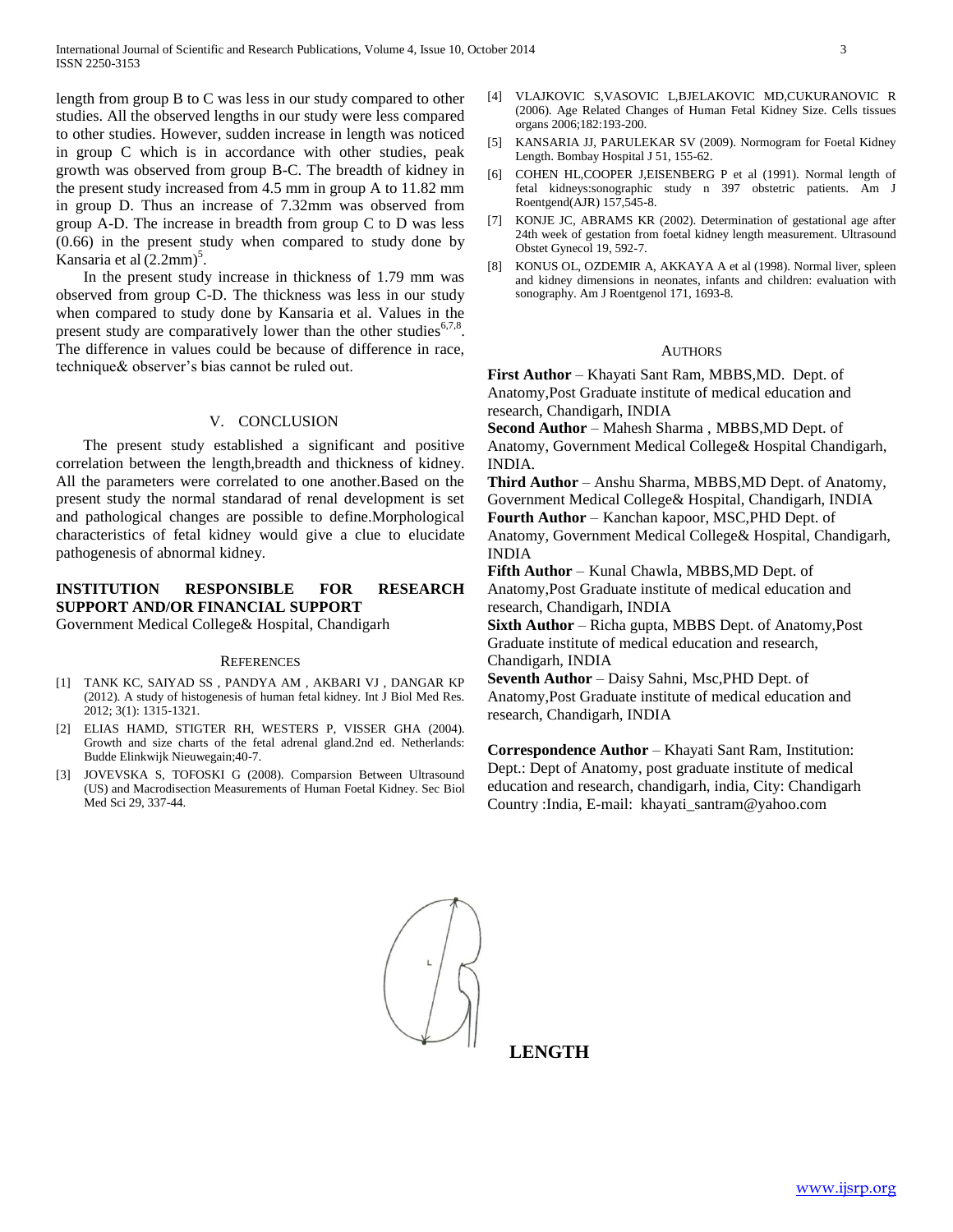



**THICKNESS FIGURE 1:-ANATOMICAL PARAMETERS MEASURED ON KIDNEY ON EACH SPECIMEN:-LENGTH (L), BREADTH (B), THICKNESS (T)**